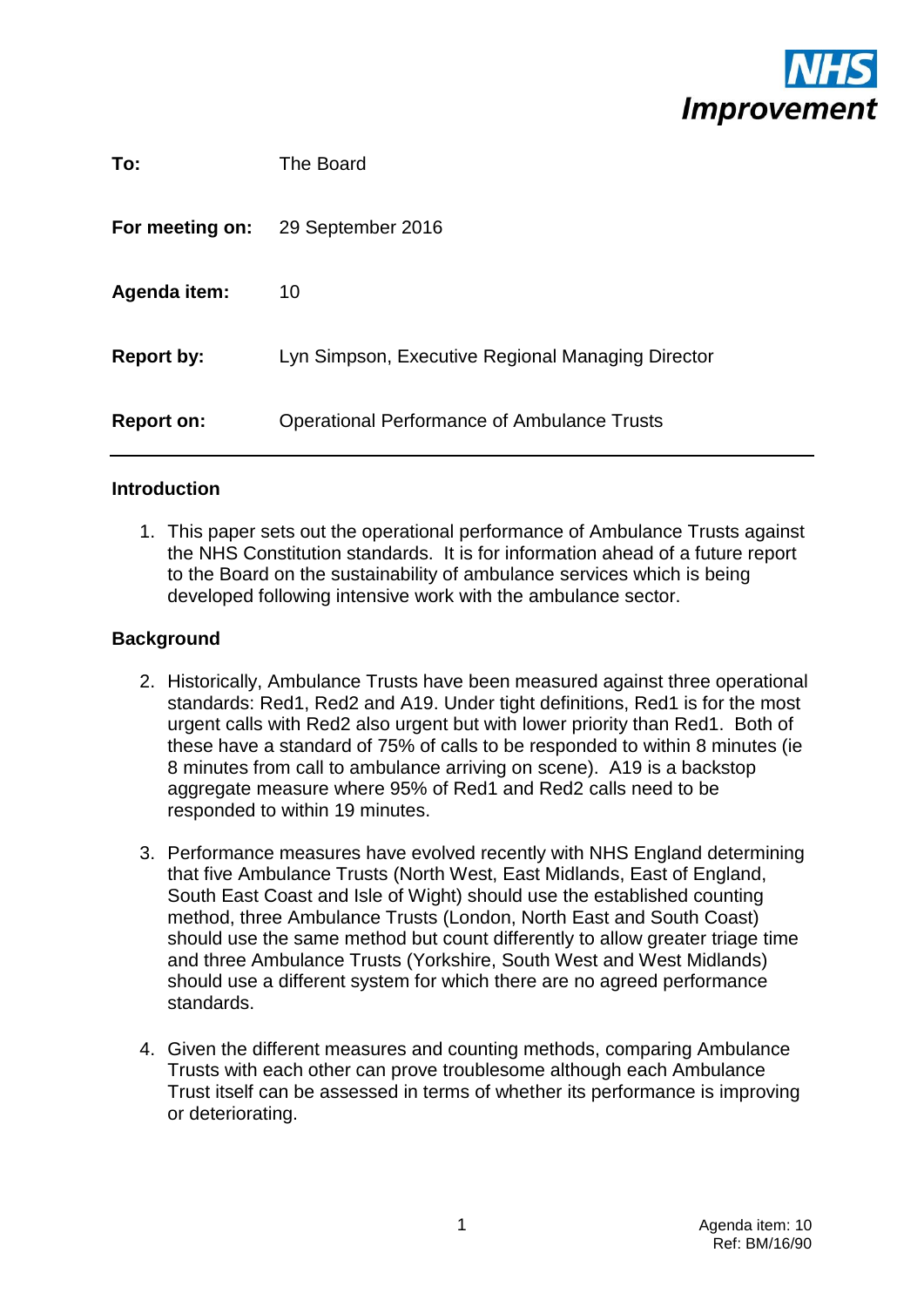## **Performance**

5. The performance of Ambulance Trusts is set out below. Due to SWAS, YAS and WMAS participating in the ARP clinical coding pilot, all data below excludes these three trusts.



| Performance         |                                                                                                                                            | $Jul-16$ | $Jul-15$   | Change     |  |  |
|---------------------|--------------------------------------------------------------------------------------------------------------------------------------------|----------|------------|------------|--|--|
| minutes (75%)       | Category A Red 1 call responded to within 8                                                                                                | 67.6%    | $-6.8$ ppt |            |  |  |
| minutes (75%)       | Category A Red 2 calls responded to within 8                                                                                               | 60.3%    | $-9.7$ ppt |            |  |  |
|                     | Category A (Red 1 & Red 2) calls responded to<br>within 19 minutes of a request for an ambulance<br>vehicle to transport the patient (95%) | 89.5%    | 93.5%      | $-4.0$ ppt |  |  |
|                     | Number of months since any standard last met                                                                                               | 14       |            |            |  |  |
| months              | Number of months any standard missed in last 12                                                                                            | 12       |            |            |  |  |
| Demand and activity |                                                                                                                                            |          |            |            |  |  |
|                     |                                                                                                                                            | Jul-16   | $Jul-15$   | Change     |  |  |
|                     | Category A Red 1 calls responded to                                                                                                        | 10,103   | 8,920      | 1,183      |  |  |
| Monthly             | Category A Red 2 calls responded to                                                                                                        | 203,068  | 171,997    | 31,071     |  |  |
| total               | Cat A calls that resulted in an<br>ambulance arriving at the scene                                                                         | 212,236  | 180,071    | 32,165     |  |  |
|                     | Category A Red 1 calls responded to<br>per day                                                                                             | 326      | 288        | 13.3%      |  |  |
| Per day             | Category A Red 2 calls responded to<br>per day                                                                                             | 6,551    | 5,548      | 18.1%      |  |  |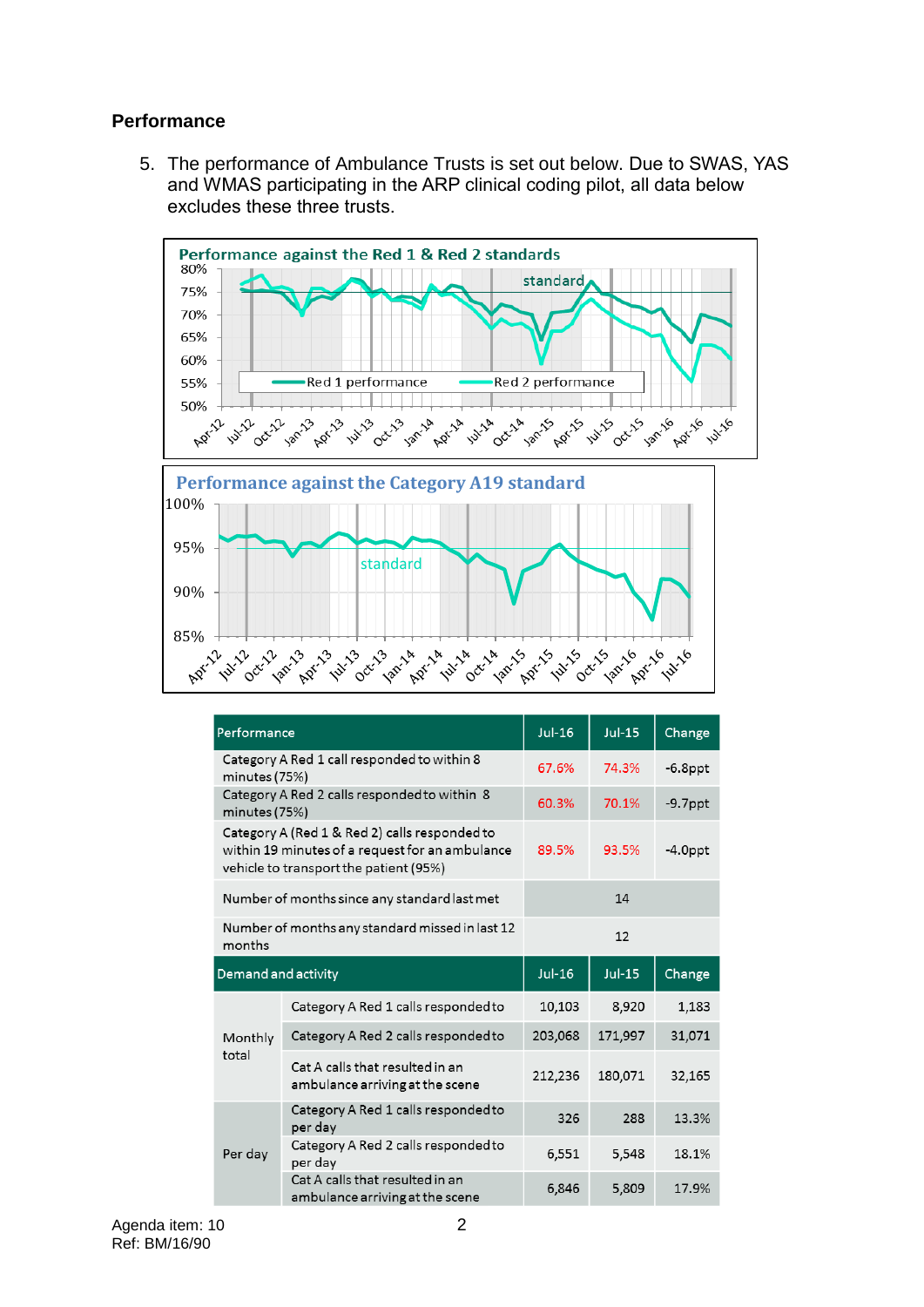

|                        | Red 1    |                         |                  |                           | Red 2    |                         |                  |                                   | A19      |                         |                  |                           |
|------------------------|----------|-------------------------|------------------|---------------------------|----------|-------------------------|------------------|-----------------------------------|----------|-------------------------|------------------|---------------------------|
|                        | $Jul-16$ | Change from<br>$Jul-15$ | 2016-17<br>(YTD) | Change from<br>2015-16YTD | $Jul-16$ | Change from<br>$Jul-15$ | 2016-17<br>(YTD) | <b>Change from</b><br>2015-16 YTD | $Jul-16$ | Change from<br>$Jul-15$ | 2016-17<br>(YTD) | Change from<br>2015-16YTD |
| <b>EAST MIDLANDS</b>   | 69.1%    |                         | 67.7%            | v                         | 53.8%    | v                       | 56.5%            |                                   | 82.1%    |                         | 84.9%            |                           |
| <b>EAST OF ENGLAND</b> | 66.8%    | ▼                       | 64.7%            | v                         | 58.9%    | v                       | 57.7%            |                                   | 89.1%    |                         | 88.9%            |                           |
| <b>ISLE OF WIGHT</b>   | 69.7%    |                         | 61.8%            | ▼                         | 63.3%    | v                       | 71.2%            |                                   | 88.6%    |                         | 92.9%            |                           |
| <b>LONDON</b>          | 68.3%    | ▼                       | 70.1%            | $\blacktriangle$          | 63.6%    | v                       | 64.7%            |                                   | 93.1%    |                         | 93.9%            |                           |
| <b>NORTH EAST</b>      | 65.2%    | ▾                       | 66.8%            | v                         | 63.9%    | v                       | 67.7%            | ▼                                 | 90.6%    |                         | 91.8%            |                           |
| <b>NORTH WEST</b>      | 70.4%    | v                       | 73.6%            | ▼                         | 62.7%    | v                       | 65.6%            |                                   | 89.8%    |                         | 91.2%            |                           |
| <b>SOUTH CENTRAL</b>   | 68.4%    | v                       | 72.7%            | $\blacktriangledown$      | 70.9%    | ▲                       | 72.7%            | 7                                 | 93.0%    |                         | 94.6%            |                           |
| SOUTH EAST COAST       | 62.1%    | ▼                       | 64.5%            | ▼                         | 49.5%    | ▼                       | 54.4%            | ┳                                 | 88.0%    |                         | 89.9%            |                           |

- 6. In essence, all Ambulance Trusts are facing challenges on operational performance to varying degrees. NHS Improvement is working with them both individually and collectively to identify issues and how they might be resolved.
- 7. Reasons for underperformance are multifarious but do include:
	- increasing in demand, particularly from older people;
	- primary care availability;
	- out of hours provision; and
	- public understanding of the availability of alternative services.

## **Conclusion**

8. Ambulance performance remains challenged as we are entering the winter period and the pressures it will bring. NHS Improvement is working with Ambulance Trusts on the underlying factors to identify how we can secure a step change in performance. We should also continue to test NHS England's appetite to agree a single set of performance measures against which all Ambulance Trusts can be assessed.